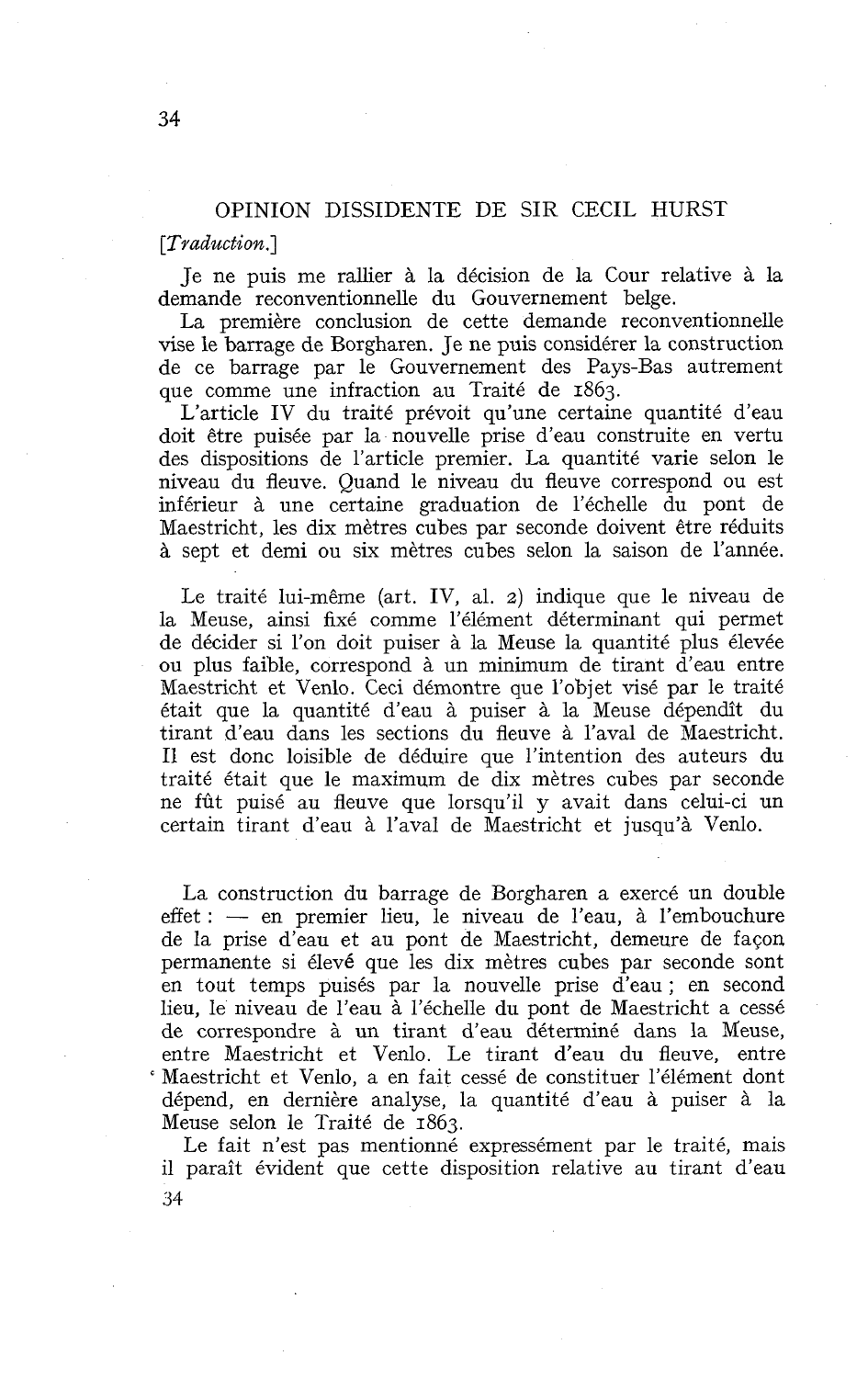## DISSENTING OPINION OF SIR CECIL HURST.

1 am unable to agree with the decision of the Court on the Belgian counter-claim.

The first submission of that counter-claim relates to the Borgharen barrage. 1 am not able to regard the construction of this barrage by the Netherlands Government otherwise than as a violation of the Treaty of 1863.

Article IV of the Treaty provided that a certain quantity of water was to be withdrawn by the new intake constructed under the provisions of Article 1. The quantity varied according to the level of the river. When the level of the water in the river stood at or below a certain point on the gauge at the bridge at Maestricht, the ten cubic metres per second was to be reduced to  $7\frac{1}{2}$  cubic metres, or to 6 cubic metres, according to the season of the year.

The level of the Meuse so fixed as the determining factor in deciding whether the larger or the smaller quantity of water was to be withdrawn from the Meuse is stated in the Treaty itself (Art. IV, para. 2) to correspond to a minimum depth of water between Maestricht and Venlo. This shows that the purpose which the Treaty had in view was that the quantity of water to be withdrawn from the Meuse should depend on the depth of water in the sections of the river below Maestricht. It is therefore permissible to draw the deduction that the intention of the framers of the Treaty was that the maximum of ten cubic metres per second should only be withdrawn from the river when there was a certain depth of water in the river below Maestricht and dom to Venlo.

The effect of the construction of the Borgharen barrage is twofold :—firstly, the level of the water at the mouth of the intake and at the bridge at Maestricht stands permanently so high that the ten cubic metres per second is at al1 times being withdrawn by the new intake ; secondly, the level of the water at the gauge at the bridge at Maestricht has ceased to correspond with a particular depth of water in the Meuse between Maestricht and Venlo. The depth of water in the river between Maestricht and Venlo has in fact ceased to be the factor upon which depended ultimately the amount of water to be withdrawn from the Meuse under the Treaty of 1863.

The Treaty does not make express mention of the fact, but it seems clear that this provision as to the depth of water in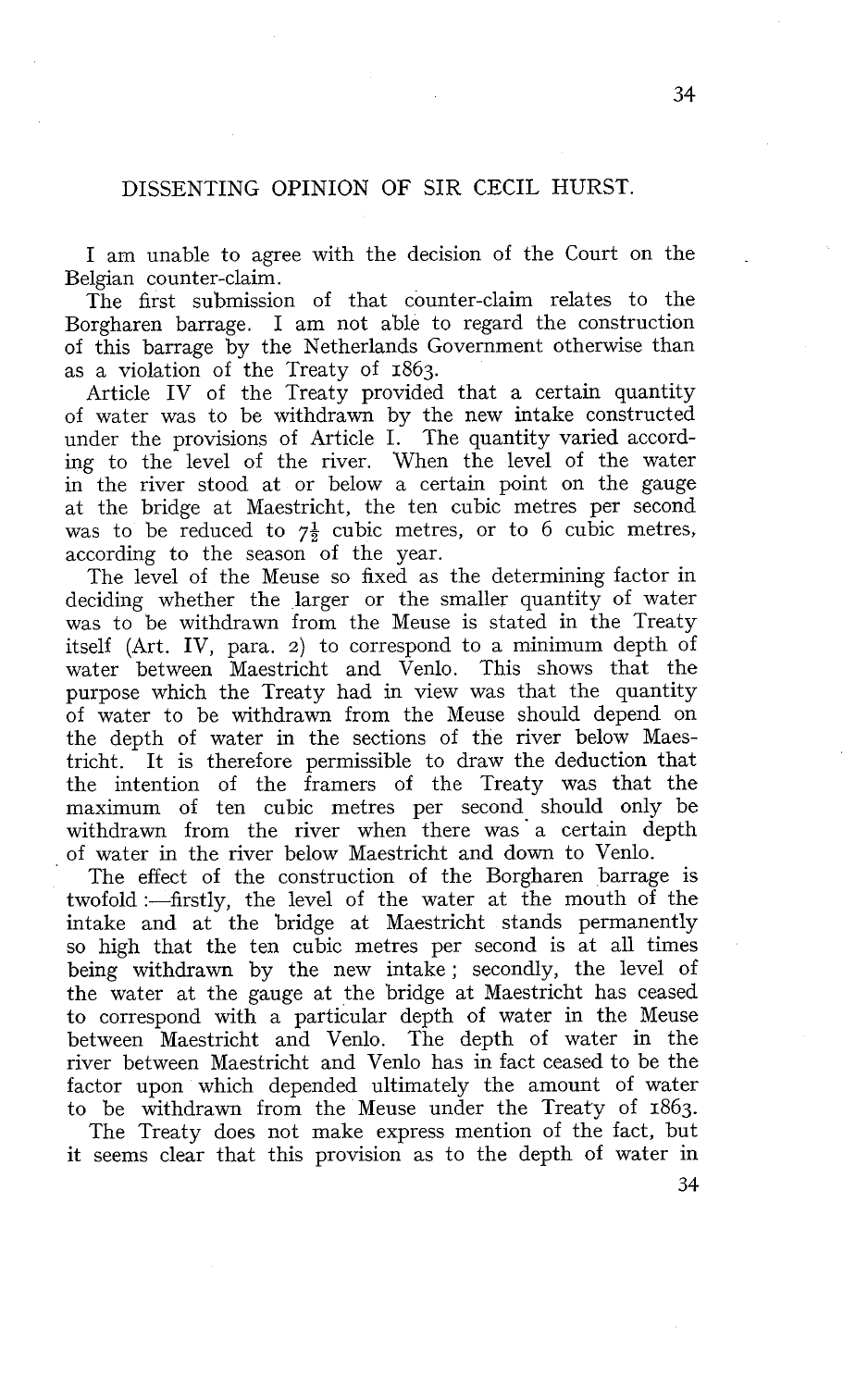du fleuve, entre Maestricht et Venlo, avait trait aux intérêts de la navigation. Ce n'est que par rapport à celle-ci que le tirant d'eau du fleuve entre Maestricht et Venlo présentait de l'importance.

La construction du barrage de Borgharen, par le Gouvernement néerlandais, a eu pour effet d'exclure complètement l'application d'une disposition du traité, qui doit être considérée comme ayant été destinée à sauvegarder les intérêts de la navigation sur la Meuse entre Maestricht et Venlo. Cet acte est incompatible avec le traité et, pour ce motif, la première conclusion de la demande reconventionnelle du Gouvernement belge devrait être acceptée.

La disposition du second alinéa de l'article V, qui permet au Gouvernement néerlandais d'augmenter sa part de l'eau puisée à la Meuse à Maestricht, ne justifie pas la construction du barrage de Borgharen. Rien ne démontre que ce soit pour exercer les droits que leur confère cet article que les Pays-Bas aient construit le barrage de Borgharen.

La seconde conclusion de la demande reconventionnelle du Gouvernement belge a trait au canal Juliana.

Cette conclusion tend à dire que le canal Juliana, étant un canal à l'aval de Maestricht, au sens de l'article premier du traité, est soumis, quant à l'alimentation, aux mêmes prescriptions que les canaux de la rive gauche de la Meuse.

Des termes de la seconde et de la troisième conclusion énoncées dans la Réplique du Gouvernement néerlandais, on peut déduire que ce Gouvernement ne conteste pas que le canal Juliana soit un canal situé à l'aval de Maestricht au sens de cet article. Le Gouvernement des Pays-Bas fait valoir seulement que le canal Juliana n'est pas soumis, quant à son alimentation, aux mêmes prescriptions que les canaux situés sur la rive gauche de la Meuse, que l'alimentation du canal n'a pas été et n'est pas contraire au Traité de 1863, et que la simple possibilité qu'auraient les Pays-Bas d'utiliser certaines écluses de ce canal d'une manière qui serait contraire au traité, ne constitue pas en ellemême une infraction à ce traité.

Le mode d'alimentation du canal Juliana dans le passé et le mode d'alimentation actuel de ce canal sont des questions de fait. Si le Gouvernement belge soutient que le canal Juliana a été et est alimenté par de l'eau de la Meuse contrairement au Traité de 1863, c'est à ce Gouvernement qu'incombe la charge de la preuve. Le Gouvernement belge n'a pas apporté la preuve que le canal Juliana soit ou ait été alimenté par l'eau de la Meuse. En revanche, les preuves fournies par le Gouvernement néerlandais démontrent que ce n'est pas par de l'eau de la Meuse que le canal Juliana a été graduellement rempli, dès l'achèvement de sa construction, et que ce canal n'est pas alimenté actuellement par l'eau de la Meuse. Une déclaration de la Cour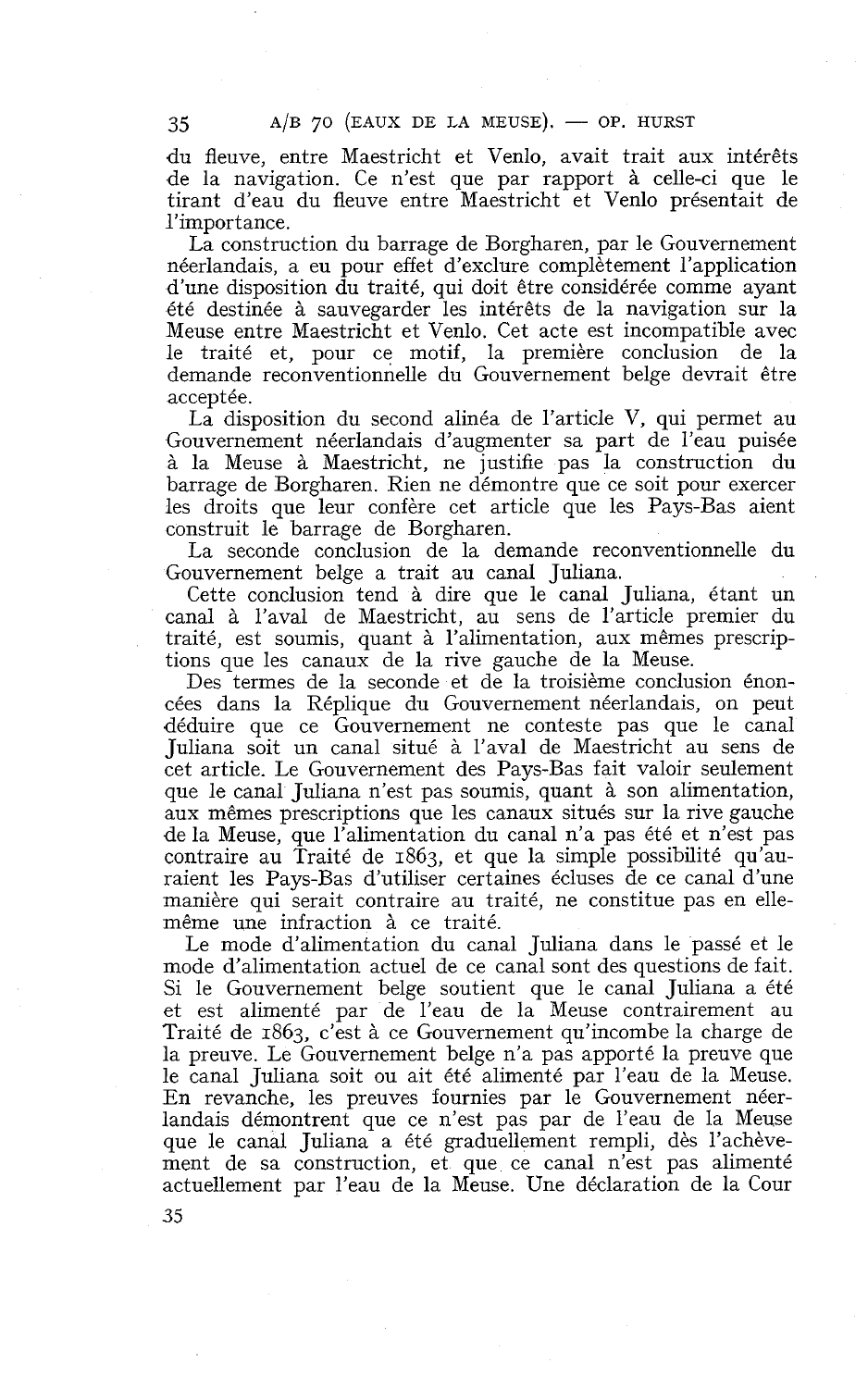the river between Maestricht and Venlo had reference to the interests of navigation. It was only in connection with navigation that the depth of water in the river between Maestncht and Venlo was of importance.

The action of the Netherlands Government in constructing the Borgharen barrage has had the effect of excluding altogether the application of a provision in the Treaty which must be regarded as having been intended to safeguard the interests of navigation on the Meuse between Maestricht and Venlo. Such action is incompatible with the Treaty, and for that reason the first submission in the Belgian counter-claim should be admitted.

The provision in the second paragraph of Article V enabling the Netherlands Government to increase its share of the water withdrawn from the Meuse at Maestricht affords no justification for the construction of the Borgharen barrage. There is nothing to show that it was with a view to the exercise of its rights under that Article that the barrage was constructed.

The second submission in the Belgian counter-claim relates to the Juliana Canal.

It is to the effect that the canal being a canal below Maestricht within the meaning of Article **1** of the Treaty is subject as regards the supply of water to it to the same provisions as the canals on the left bank.

From the wording of the second and third submissions in the Reply of the Netherlands Government, one may infer that it is not disputed by that Government that the Juliana Canal is a canal below Maestricht within the meaning of that Article. It is merely submitted that the canal is not as regards its water supply subject to the same provisions as the canals on the left bank, and that the feeding of the canal is not and has not been inconsistent with the Treaty of **1863,** as also that the mere fact that it would be possible for the Netherlands to use certain locks on this canal in a manner inconsistent with the Treaty does not in itself involve a breach of the Treaty.

The questions how the Juliana Canal has been supplied with water in the past and how it is being supplied at present are questions of fact. If it is maintained on behalf of the Belgian Government that the Juliana Canal has been and is being supplied with water from the Meuse in breach of the Treaty of **1863,** the burden of proof lies on that Government. No sufficient evidence has been submitted on behalf of the Belgian Government that the Juliana Canal is or has been fed with water from the Meuse. On the contrary the evidence submitted by the Netherlands Government shows that it was not with Meuse water that the Juliana Canal was gradually filled as soon as its construction was completed, and that it is not fed with water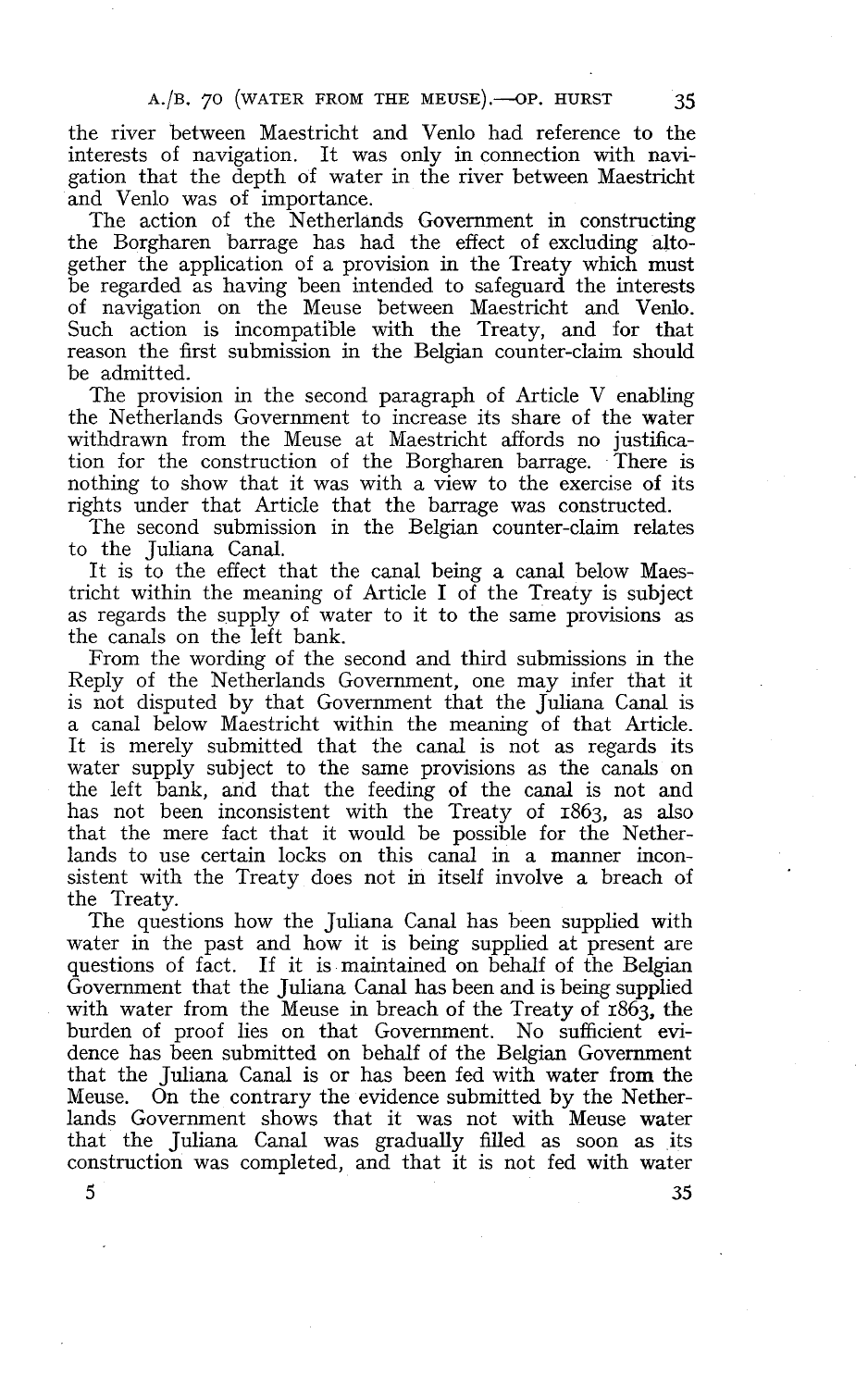dans ce sens aurait, selon moi, suffi pour trancher le litige, en ce qui est du canal Juliana, et pour justifier le rejet de la conclusion belge. Dans ce cas, il ne serait pas nécessaire d'examiner la question de savoir si le canal Juliana est ou non un canal situé à l'aval de Maestricht, au sens de l'article premier.

L'arrêt de la Cour procède de l'idée que, la nouvelle prise d'eau construite conformément à l'article premier du traité se trouvant sur la rive gauche de la Meuse et ne pouvant, par conséquent, avoir été destinée à alimenter des canaux situés sur la rive droite, ces canaux ne peuvent tomber sous l'application du régime d'alimentation institué par le traité.

Il n'est pas douteux qu'en 1863 les canaux situés à l'aval de Maestricht étaient tous sur la rive gauche de la Meuse, et rien ne démontre qu'à cette époque on ait pensé à un canal tel que le canal Juliana. Mais il ne s'ensuit pas que l'intention du traité ne fût pas de rendre applicable à un canal situé sur la rive droite l'interdiction contenue dans l'article premier du traité.

Le traité était certainement destiné à imposer une limitation aux puisements d'eau effectués à la Meuse pour alimenter les canaux. En 1863, la navigation sur la Meuse à l'aval de Maestricht était importante, et cette navigation devait nécessairement souffrir si les puisements d'eau étaient excessifs. En conséquence, bien que la nouvelle prise d'eau fût située sur la rive gauche et que les canaux qui avaient provoqué des difficultés avant 1863 fussent également situés sur la rive gauche, on ne trouve point de motif suffisant pour découvrir dans le Traité de 1863 l'intention de limiter à la rive gauche l'effet de ce traité, si les termes clairs du texte sont assez larges pour inclure les canaux situés sur la rive droite.

La phrase qui figure à l'article premier « pour tous les canaux situés en aval de cette ville » est générale : elle inclut les canaux situés sur la rive droite aussi bien que les canaux situés sur la rive gauche, et c'est dans ce sens qu'elle doit, à mon avis, être interprétée.

11 est inutile d'essayer de formuler une définition précise de l'expression « en aval de Maestricht ». Les Parties sont d'accord pour admettre que l'interdiction énoncée à l'article premier s'étendait non seulement aux canaux qui existaient en 1863, mais à ceux qui pourraient être construits plus tard. Bien que les Parties ne soient pas d'accord quant au sens exact de l'expression, il est impossible de concevoir de celle-ci une interprétation qui ne comprendrait pas une grande voie d'eau telle que le canal Juliana, en communication directe avec la Meuse et située à quelques kilomètres seulement en aval de Maestricht.

 $36 -$ 

-36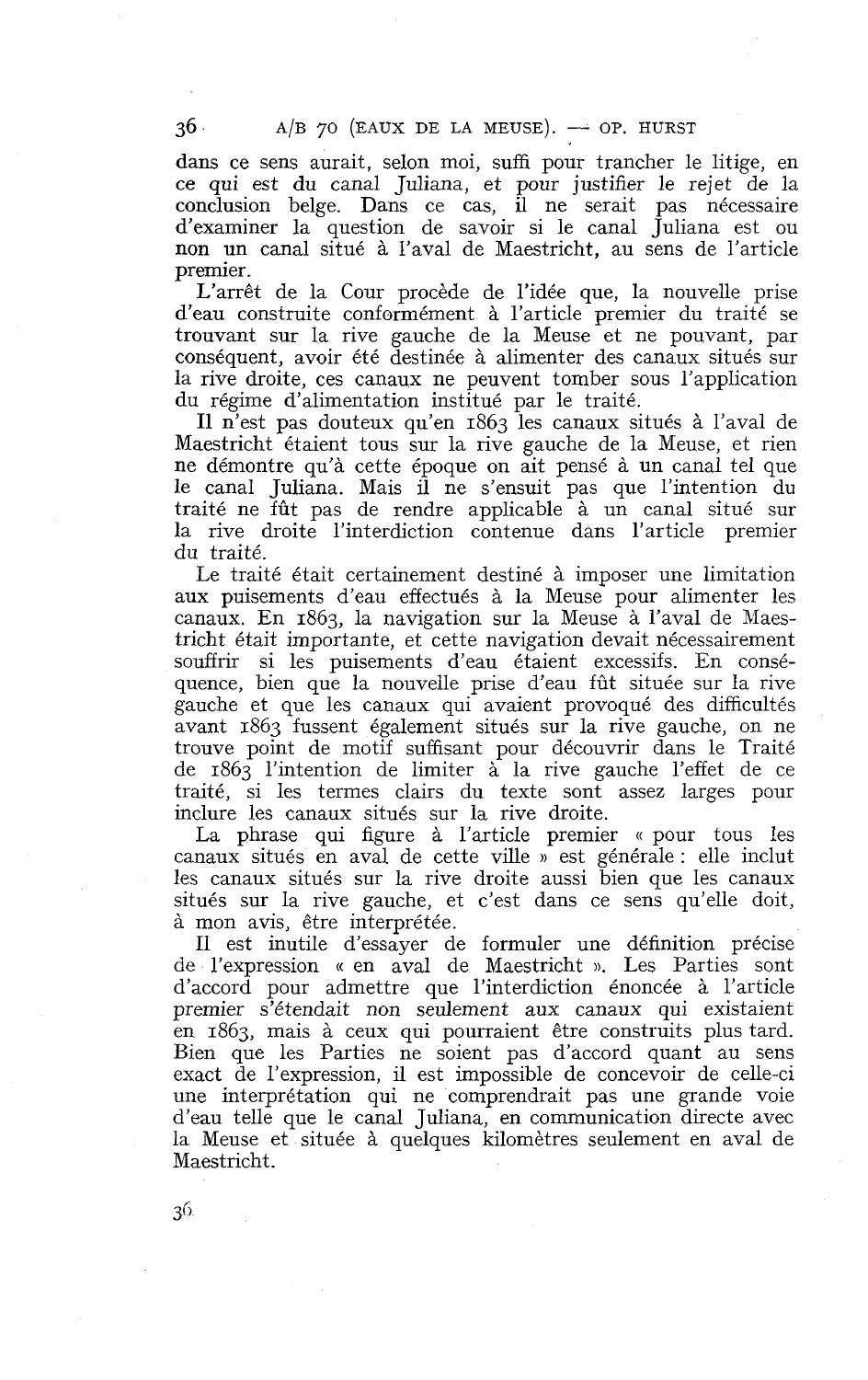from the Meuse at present. A finding to that effect would in my opinion have been sufficient to dispose of the case as regards the Juliana Canal, and to justify the rejection of the Belgian submission. The question whether or not the Juliana Canal is a canal below Maestricht within the meaning of Article 1 need not in that case have been considered.

The judgment of the Court proceeds upon the basis that, as the new intake constructed in accordance with Article 1 of the Treaty was situated on the left bank of the river, and therefore cannot have been intended to feed canals on the right bank, canals on the right bank cannot come under the régime of water supply instituted by the Treaty.

There is no doubt that in 1863 the canals situated below Maestricht were al1 situated on the left bank of the river, and there is nothing to show that at that date any such canal as the Juliana Canal had been thought of. It does not follow, however, that it was the intention of the Treaty that the prohibition contained in Article 1 of the Treaty was not intended to apply to a canal on the right bank.

The Treaty was certainly intended to introduce a limitation on the withdrawal of water from the Meuse for feeding canals. In 1863 navigation on the river below Maestricht was of importance, and such navigation was bound to suffer if the withdrawals of water were excessive. Despite the fact therefore that the new intake was situated on the left bank, and that the canals as to which difficulties had arisen before 1863 were also situated on the left bank, there can be no sufficient reason for reading into the Treaty of 1863 a supposed intention to restrict its operation to the left bank if the plain language of the text is broad enough to cover canals on the right bank.

The phrase used in Article 1 "pour tous les canaux situés en aval de cette ville" is quite general : it covers canals on the right bank as much as canals on the left bank, and it is in that sense in my view that it must be interpreted.

It is unnecessary to attempt a precise definition of the term "en aval de Maestricht". The Parties are in agreement that the prohibition in Article 1 extended not only to canals which existed in 1863, but to canals which might be constructed at a later date. Though they were not agreed as to the exact meaning of the term, it is impossible to conceive any interpretation of the term which would not cover a great waterway such as the Juliana Canal, which is in direct connection with the Meuse and is situated only a few kilometres below Maestricht.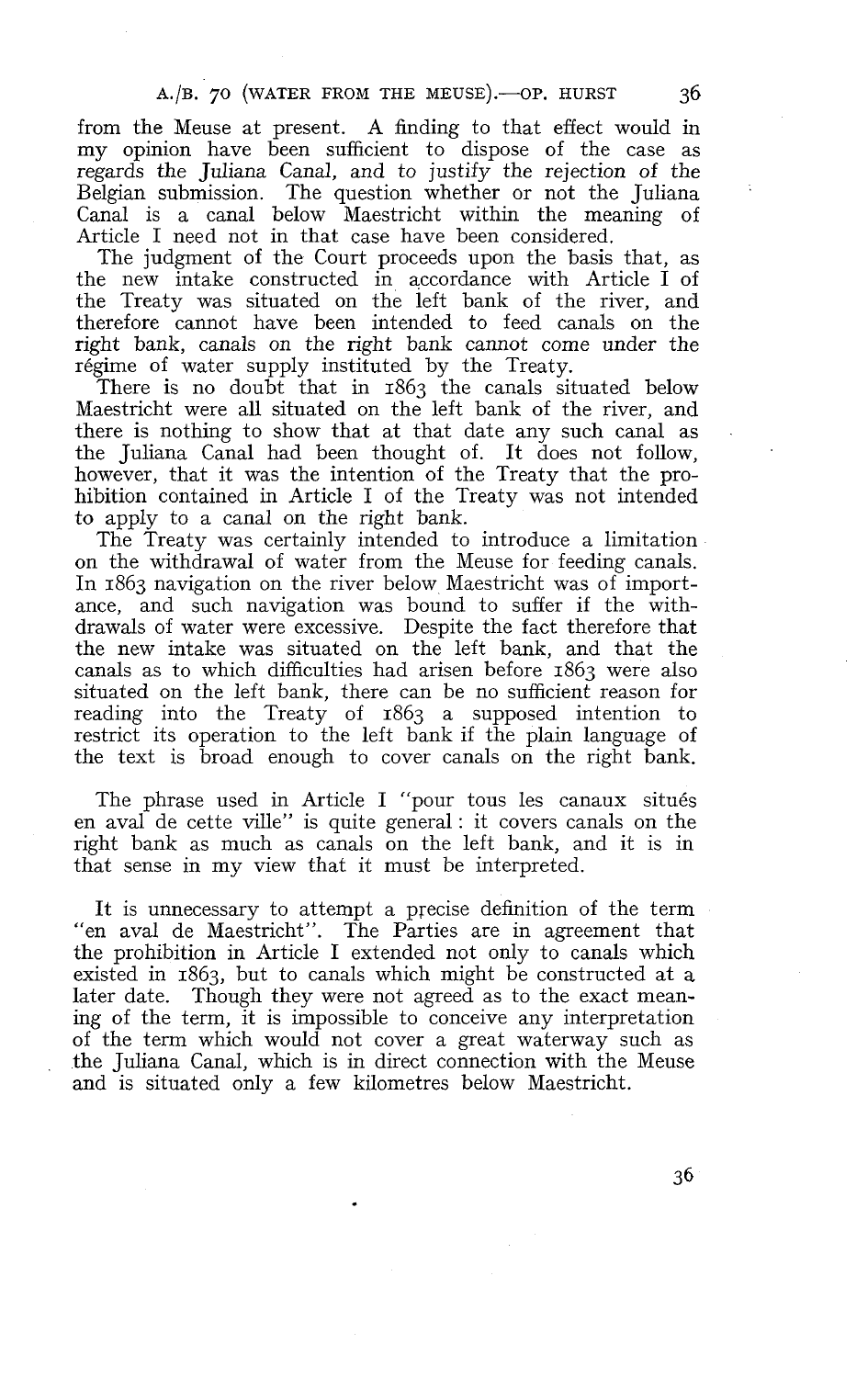Pour ces motifs, le canal Juliana tomberait, à mon avis, sous l'interdiction prévue à l'article premier du traité s'il était alimenté par l'eau de la Meuse. C'est seulement à raison du défaut de preuves sur ce point que la conclusion du Gouvernement belge devrait être rejetée.

**(Signé)** CECIL J. B. HURST.